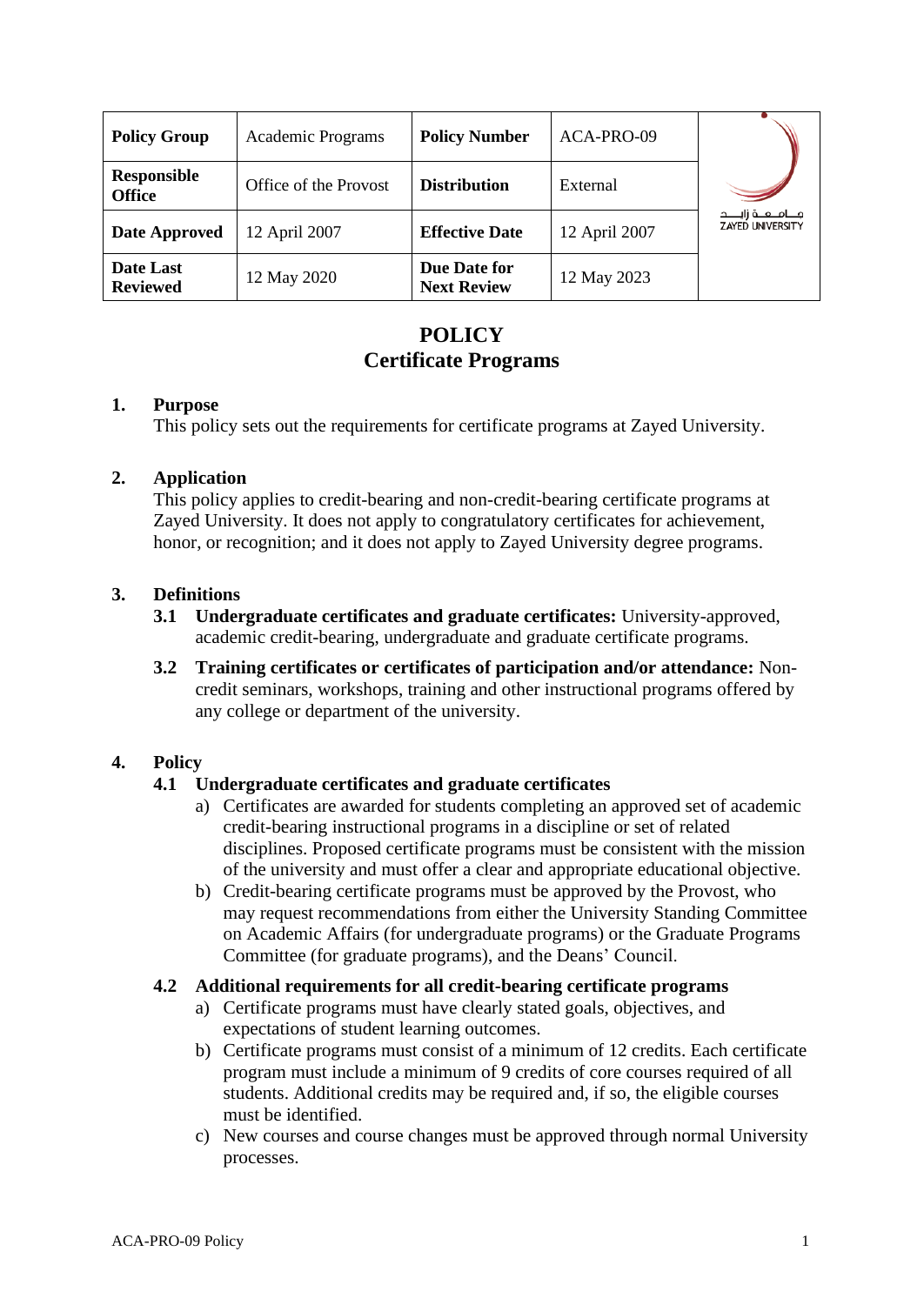- d) Certificate programs will be subject to periodic review under standard University processes.
- e) Certificate-seeking students must complete an application and must be accepted into the program. Individual programs may set standards for acceptance which exceed those required by University policy.
- f) Admission to a certificate program does not constitute admission to a degree program.
- g) Courses completed as part of a certificate program are not automatically credited toward a degree program to which students are accepted.
- h) Courses completed as part of a certificate program will appear on the student's Zayed University transcript.
- i) When certificate programs are completed, a certificate will be awarded to the student, and the certificate will appear on the student's Zayed University transcript.

## **4.3 Specific requirements for undergraduate certificate programs**

- a) Undergraduate certificate programs consist of an approved set of undergraduate credit-bearing courses.
- b) Applicants must have graduated from high school or the equivalent and must have a minimum score of 500 on the paper-based TOEFL or the equivalent.
- c) In order to complete the certificate program, the student must have a minimum grade point average of 2.0.
- d) For a course to count as part of a certificate program the student must receive a minimum grade of C-.

## **4.4 Specific requirements for graduate certificate programs**

- a) Graduate certificate programs consist of an approved set of graduate creditbearing courses.
- b) Applicants must hold a baccalaureate degree or equivalent with a minimum grade point average of 2.5 and must have a minimum score of 550 on the paper-based TOEFL or the equivalent.
- c) No more than 6 credits of work with a grade of C (with or without plus or minus signs) may be used as part of a graduate certificate program.
- d) In order to complete the certificate program, the student must have a minimum grade point average of 3.0.
- e) For a course to count as part of a graduate certificate program the student must receive a minimum grade of C-.

# **4.5 Training certificates or certificates of participation and/or attendance for non-credit-bearing programs**

Training certificates and certificates of participation and/or attendance may be awarded by any college or university program for non-credit seminars, workshops, instructional programs, etc. Proposed programs must be approved by the Dean or Director responsible for the program, with notification provided to the Provost prior to initiation of the program.

#### **4.6 Additional requirements for non-credit-bearing programs**

- a) Open admission is allowed, but programs will usually be targeted to particular groups.
- b) No academic credit is offered for participation in non-credit-bearing certificate programs.